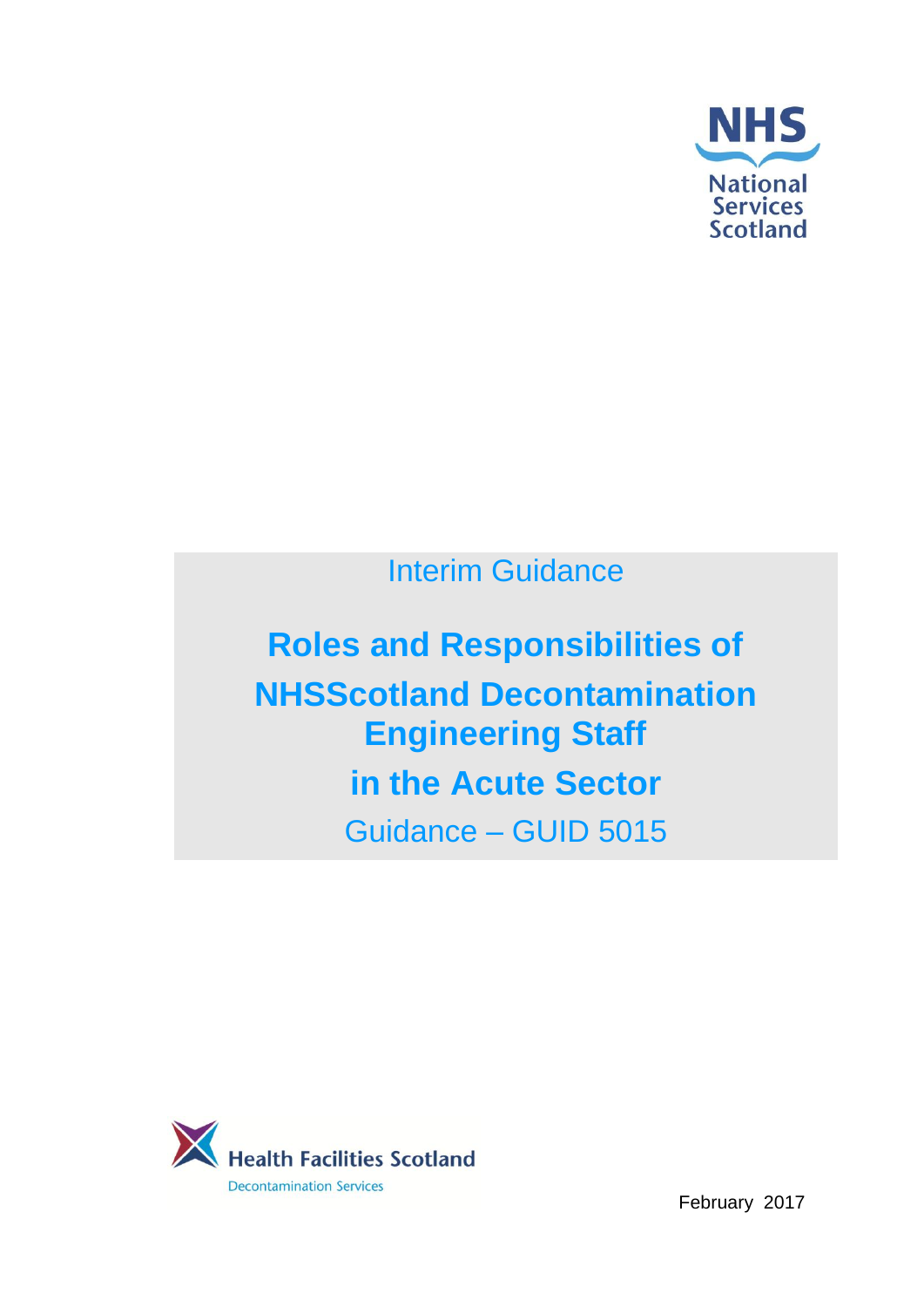# **Purpose/Scope**

This interim guidance (pending publication of Scottish Health Technical Memorandum SHTM 01-01) is intended to detail requirements on engineering roles to address health and safety matters concerning decontamination of reusable medical devices in the acute sector.

It supersedes the defined roles and responsibilities in Scottish Health Technical Memorandum (SHTM) 2010 and SHTM 2030 published in 2001. The new Authorised Person (Decontamination) AP(D) role is critical to the management of the safety of decontamination equipment within the Boards. Formalising this role will enable the relevant members of staff to receive appropriate training. The generic Authorised Person role was identified in SHTM 00 Best Practice Guidance for Healthcare Engineering – Policies and Principles published by HFS in 2013.

## **Principles**

- staff undertaking decontamination and management of decontamination should be able to demonstrate their preset competencies and training in the areas in accordance with their roles and responsibility;
- the roles and responsibilities of Decontamination Engineering staff should be clearly defined and documented;
- Decontamination Engineering staff should undertake decontamination activities which demonstrate their competency e.g. decontamination training courses as part of their professional development plan;
- a governance structure should be in place for the Decontamination Engineering staff roles which supports the reporting and escalation of any failures to comply with this guidance document*.*

## **Authorising Engineer (Decontamination) (AE(D))**

The AE(D) is defined as a person designated by HFS to advise on decontamination procedures, washer-disinfectors, sterilizers and associated sterilization procedures. The AE(D) is also responsible for reviewing and witnessing local health board documentation on validation.

The AE(D) is required to liaise closely with other professionals in various disciplines and, consequently, the appointment should be made known in writing to all interested parties.

The AE(D) should report to the Decontamination Lead and should provide professional and technical advice to the AP(D)s, CP(D)s, Users and other key personnel involved in the control of decontamination processes within NHSScotland healthcare facilities.

The principal responsibilities of the AE(D) are as follows: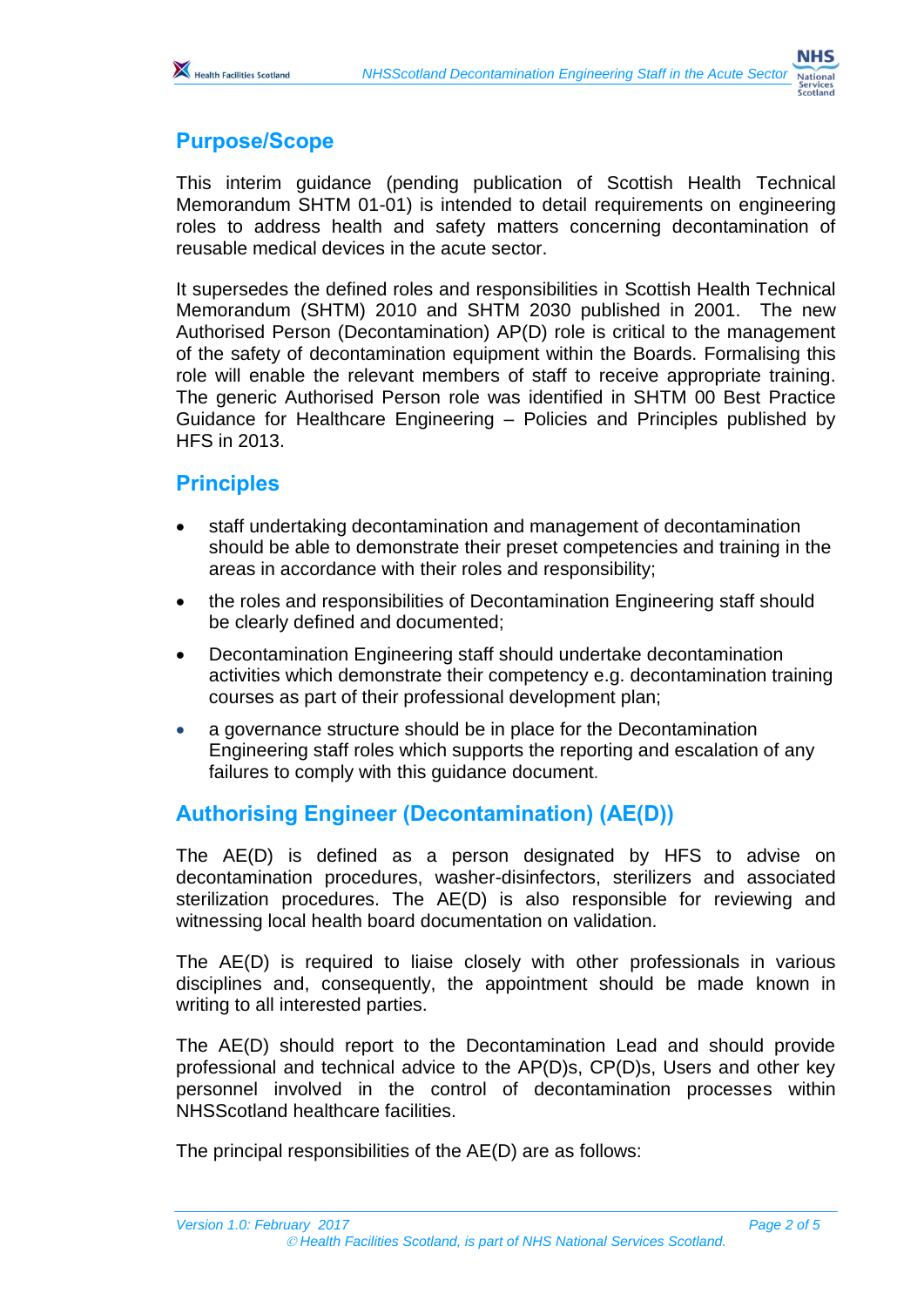

- to provide to decontamination management and operational decontamination staff with general and impartial advice on all matters concerned with decontamination and on programmes of validation and testing;
- to audit reports on validation, revalidation and yearly tests submitted by the  $AP(D)$ ;
- to advise decontamination management and operational decontamination staff on programmes of periodic tests and periodic maintenance;
- to advise decontamination management and operational decontamination staff on operational procedures for routine production;
- to advise decontamination management on the appointment of the AP(D) and provide technical advice on purchasing and selection of equipment.

## **Authorised Person (Decontamination) (AP(D))**

The AP(D) should have technical knowledge and be appointed by the health board Executive manager in conjunction with the advice provided by the AE(D)). The AP(D) is responsible for the practical implementation and operation of procedures relating to the engineering aspects of decontamination equipment including the operation of the permit to-work system.

The AP(D) should be able to undertake their role in a safe and effective manner.

The role of AP(D) is intended to provide the organisation with an individual who, as part of the local board management infrastructure, will provide day-to-day operational management responsibility for the safety of the system. This should be an internal appointment from within the organisation.

The role of the AP(D) can vary between health boards and is determined by the amount of decontamination equipment the individual will be responsible for. For example;

- in some organisations there are so few items of decontamination equipment in use that a service provided by a third party may be adequate;
- in some organisations there is not enough decontamination equipment to warrant a full time AP(D). Here the role of the AP(D) would be one of a number of areas of similar responsibility for the individual(s) concerned. However, any additional responsibilities should not reduce the importance of the role nor impair the ability of the AP(D) to carry out his/her duties effectively;
- larger organisations may be able to warrant the appointment of an AP(D) dedicated full-time to the role;
- some organisations may wish to consider the appointment of more than one AP(D) to ensure that appropriate cover is provided. In these circumstances the organisation should appoint a senior AP(D). Even where estates roles are contracted out, it is recommended that the AP(D) function remains the responsibility of the healthcare organisation.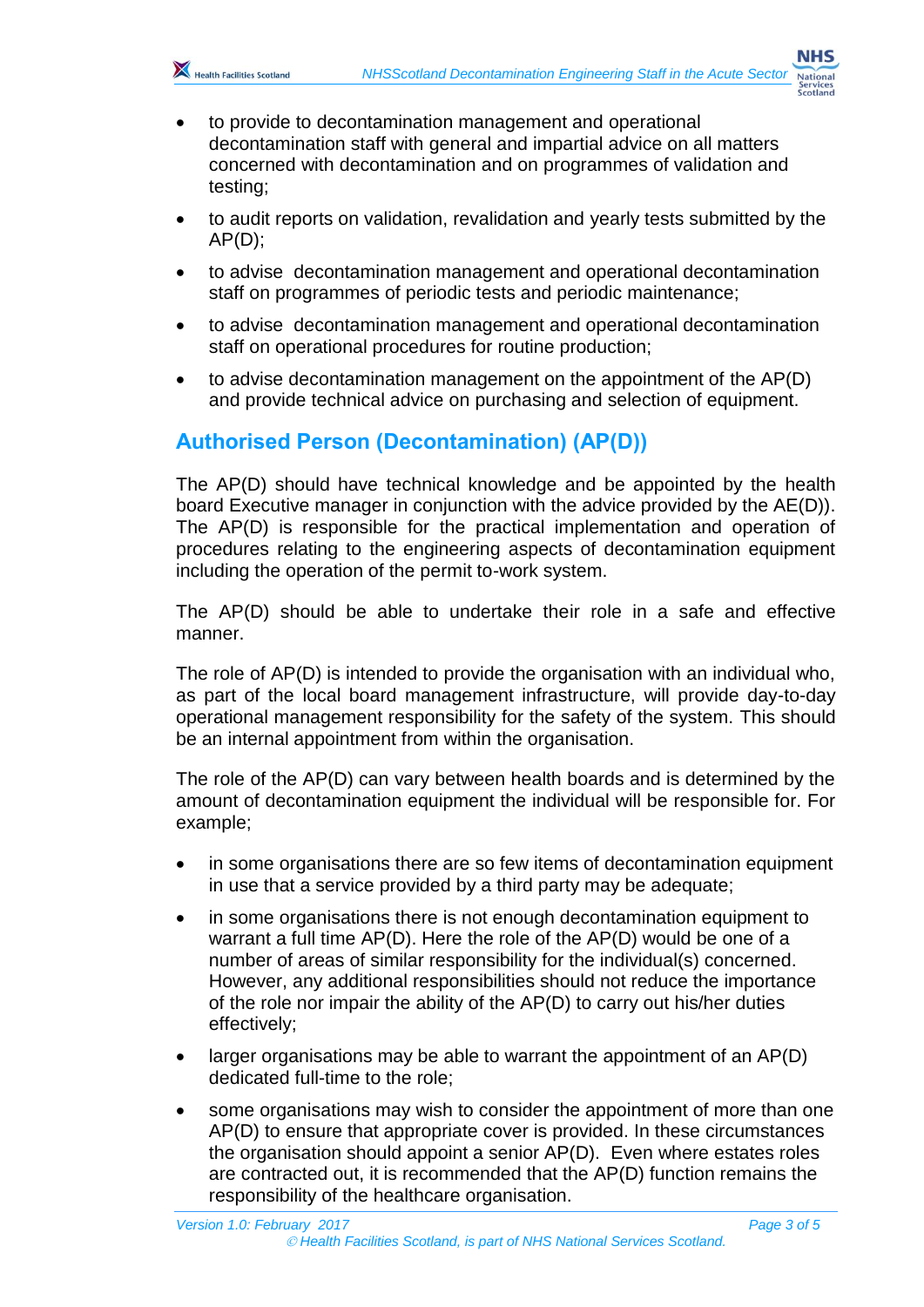

In most organisations the role of AP(D) would only be one of a number of areas of similar responsibility for the individual(s) concerned. However, any additional responsibilities should not reduce the importance of the role nor impair the ability of the AP(D) to carry out his/her duties effectively. The AP(D) should report to the Designated Person.

The AP(D) will also be responsible for:

- the engineering management of reusable medical device decontamination equipment;
- line management and/or appointment of the CP(D);
- the safe and effective systems of work for all installed decontamination equipment within their area of responsibility;
- the acceptance criteria for operational and performance testing of all installed decontamination equipment;
- liaison with the AE(D), Decontamination Lead and other decontamination stakeholders;
- authorising the use of decontamination equipment after major repair or refurbishment and after quarterly or annual tests.

### **Competent Person (Decontamination) (CP(D))**

The CP(D) is defined as a person designated by the AP(D) to carry out maintenance, validation and periodic testing of washer-disinfectors, sterilizers and endoscope washer disinfectors.

The principal responsibilities of a CP(D) are:

- to carry out maintenance tasks;
- to carry out repair work;
- to conduct validation tests and periodic tests as specified in SHTMs and relevant European standards;
- to witness the installation checks and tests carried out by the contractor, including ensuring that the calibration of each test instrument provided by the contractor has been checked on site and is satisfactory, and should arrange for test loads to be supplied as required.

It is recommended that an individual CP (D) does not carry out all 3 quarterly tests & the (re)validation test on a particular piece of equipment in a calendar year.

## **Competent Person (Pressure Systems) [CP(PS)]**

The Competent Person is defined in the Pressure Systems Safety Regulations 2000 and is a chartered engineer responsible for drawing up a written scheme of examination for the system. E.g. porous load sterilizers.